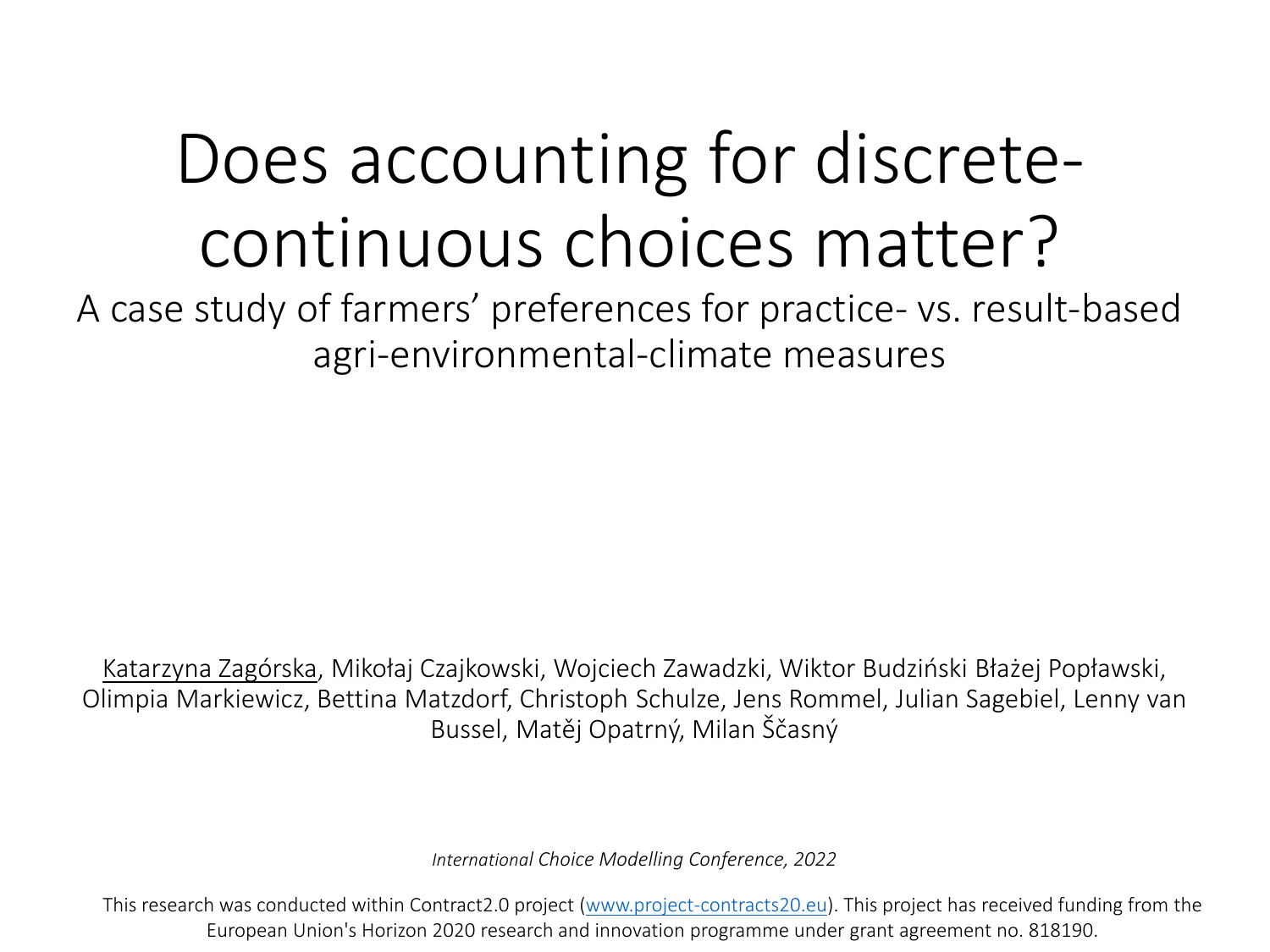### Agri-environmental-climate measures – general theme

- in the light of changes in EU Common Agricultural Policy
	- AECM programme offers contracts to farmers & rewards pro-environmental practices
	- voluntary participation WTA
	- farmers' preferences help design efficient programmes
	- aimed to design new features of contracts
	- *ex ante* assessment result- vs. practice-based schemes:
		- level of payment depends on actual improvement of environmental conditions
		- require implementation specific practices
- large cross-country differences in adoption of innovative AECM designs explain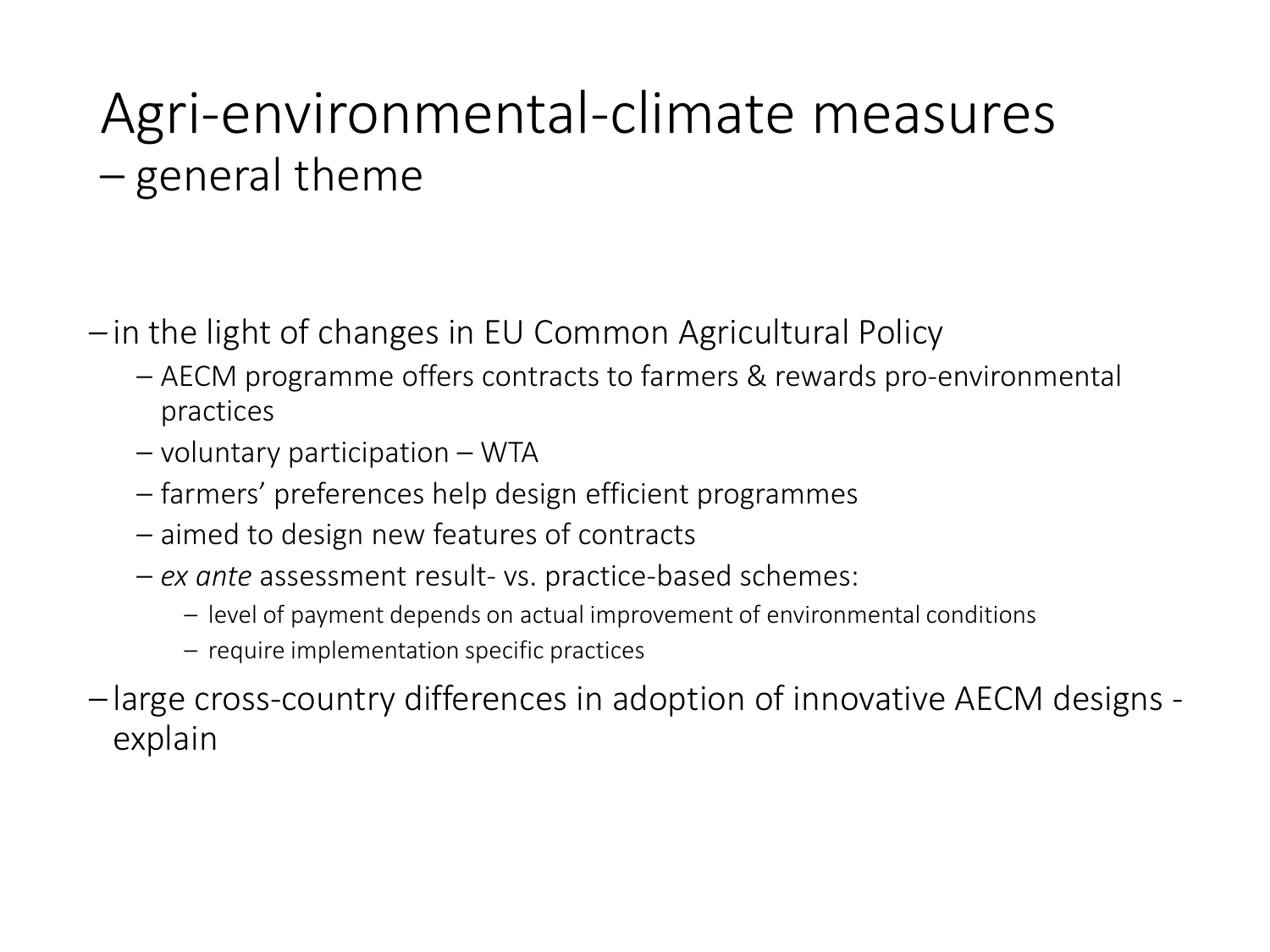# Result-based AECM – implementation & policy-relevance

- literature on acceptability of result-based contracts largely qualitative (Birge et al., 2017)
- issues with implementation of payment-for-results schemes:
	- transfer risk to farmers
		- farming is a risky business
		- farmers' attitudes to risk are central to their decisions
		- partial control over environmental outcomes (eg. number of breeding birds on meadows), effort and uncertainty over profits
	- use of private information to "produce" better environmental outcomes
		- $-$  farmers introduce such practices without payment (intrinsic motivation)
		- more efficiently to incentivize such actions than setting uniform recommended management practices
	- open questions:
		- monitoring of environmental outcomes (who? how? is it more costly that monitoring of practices in place?)
		- how the mechanism of payments should look?
		- measuring effort vs. outcome, per hectare vs. outcome
	- 2-part (hybrid) payment schemes
		- (i) payment for participation/outcome
		- (ii) spatial bonus reward potential for ecological spillovers, to measure performance of such additional incentives in interation



Buffer strips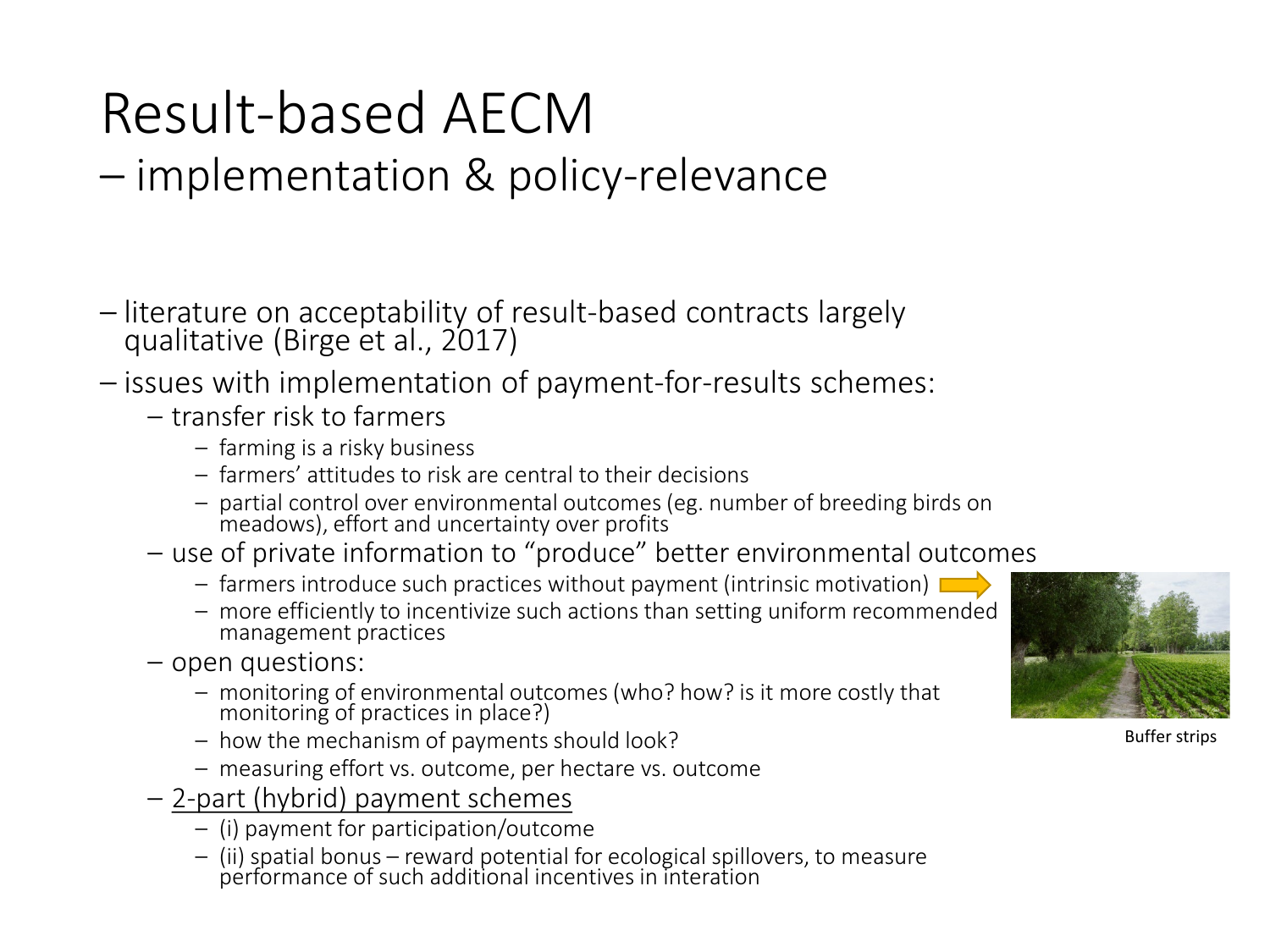# Result-based AECM – implementation & policy-relevance

– Pilot programmes with payment-for-results schemes worldwide

- usually on small scale, very specific practices
	- for example: Switzerland plant diversity in alpine meadows (Zabel, 2019)
	- Netherlands, UK (Natural England), Scotland (NatureScot), France, Germany, Ireland and the Netherlands (Herzon et al., 2018)
- few examples on arable (cultivated) land
- This study investigates potential wider enrollment by European farmers
	- generalize findings (no focus one particular outcome or practice)
	- in design: universal agricultural practices and generic description
	- a lot of general attitudes questions: why farmers want to uptake a contarct?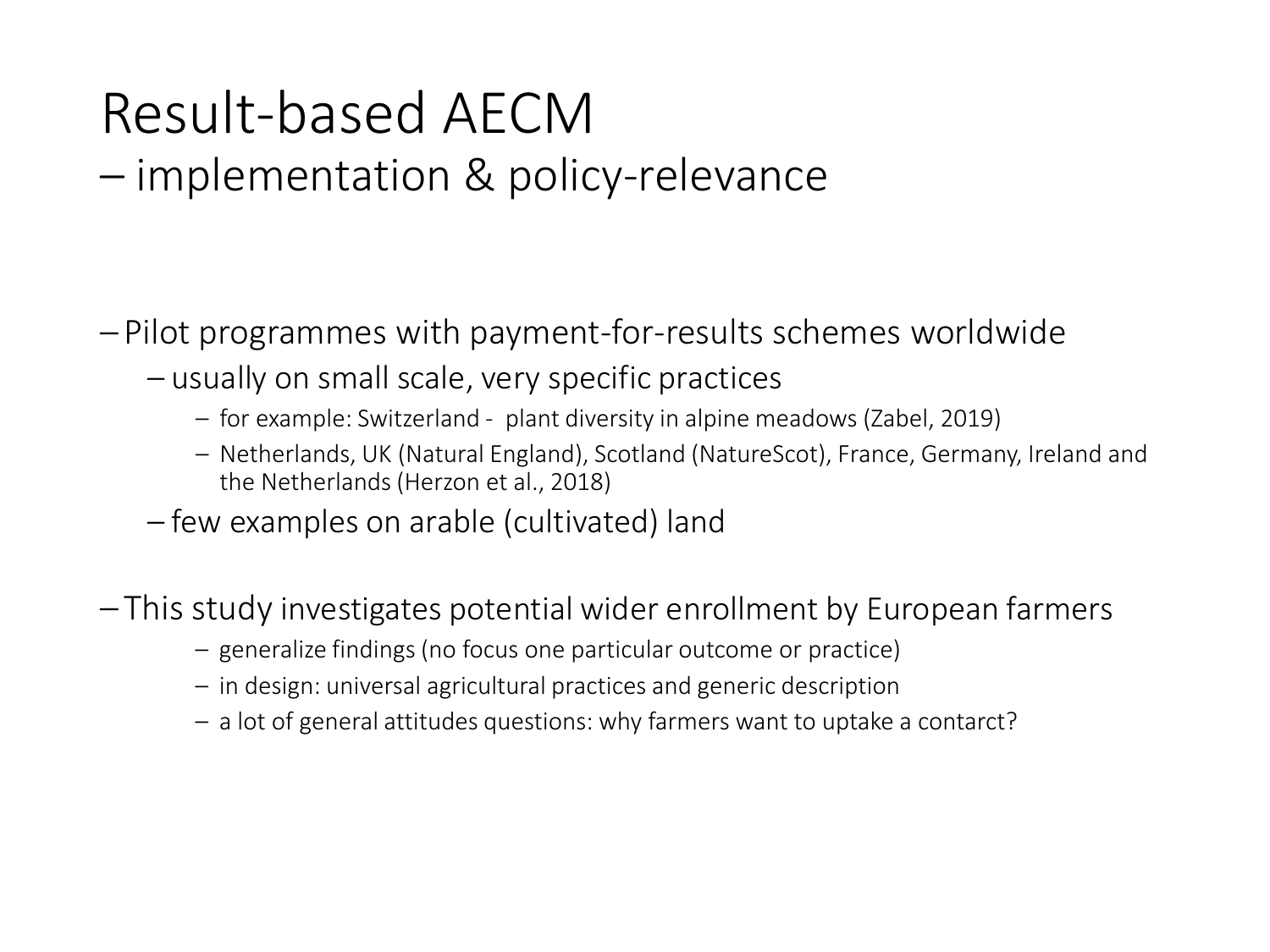# Result-based AECM – existing evidence from choice experiments

#### DCEs:

| <b>Authors</b>                                                                             | Country                                        | <b>Results</b>                                                                                                                                                                                                                                                                                                          |  |  |
|--------------------------------------------------------------------------------------------|------------------------------------------------|-------------------------------------------------------------------------------------------------------------------------------------------------------------------------------------------------------------------------------------------------------------------------------------------------------------------------|--|--|
| Niskanen et<br>al. (2021)                                                                  | Finland $-$<br>high<br>participati<br>on rates | - large heterogeneity of preferences<br>- large farms, young farmers, with farming as main source of income<br>("entrepreneurial identity") vs. small farms and high transaction costs of change<br>- practice-based approach ("maintain the current programme") more acceptable<br>- effort based (rather than result) |  |  |
| Tanaka et al.<br>(2022)                                                                    | Japan                                          | - when payments are conditioned to higher environmental objectives,<br>participation rates decrease                                                                                                                                                                                                                     |  |  |
| Šumrada et<br>al. (2022)                                                                   | Slovenia                                       | - result-based preferred, but relations between payments and monitoring                                                                                                                                                                                                                                                 |  |  |
| New studies "hot topic": Laure Kuhfuss, Anastasio J. Villanueva – presented at REECAP 2022 |                                                |                                                                                                                                                                                                                                                                                                                         |  |  |

– Many gaps, differences in design, status quo option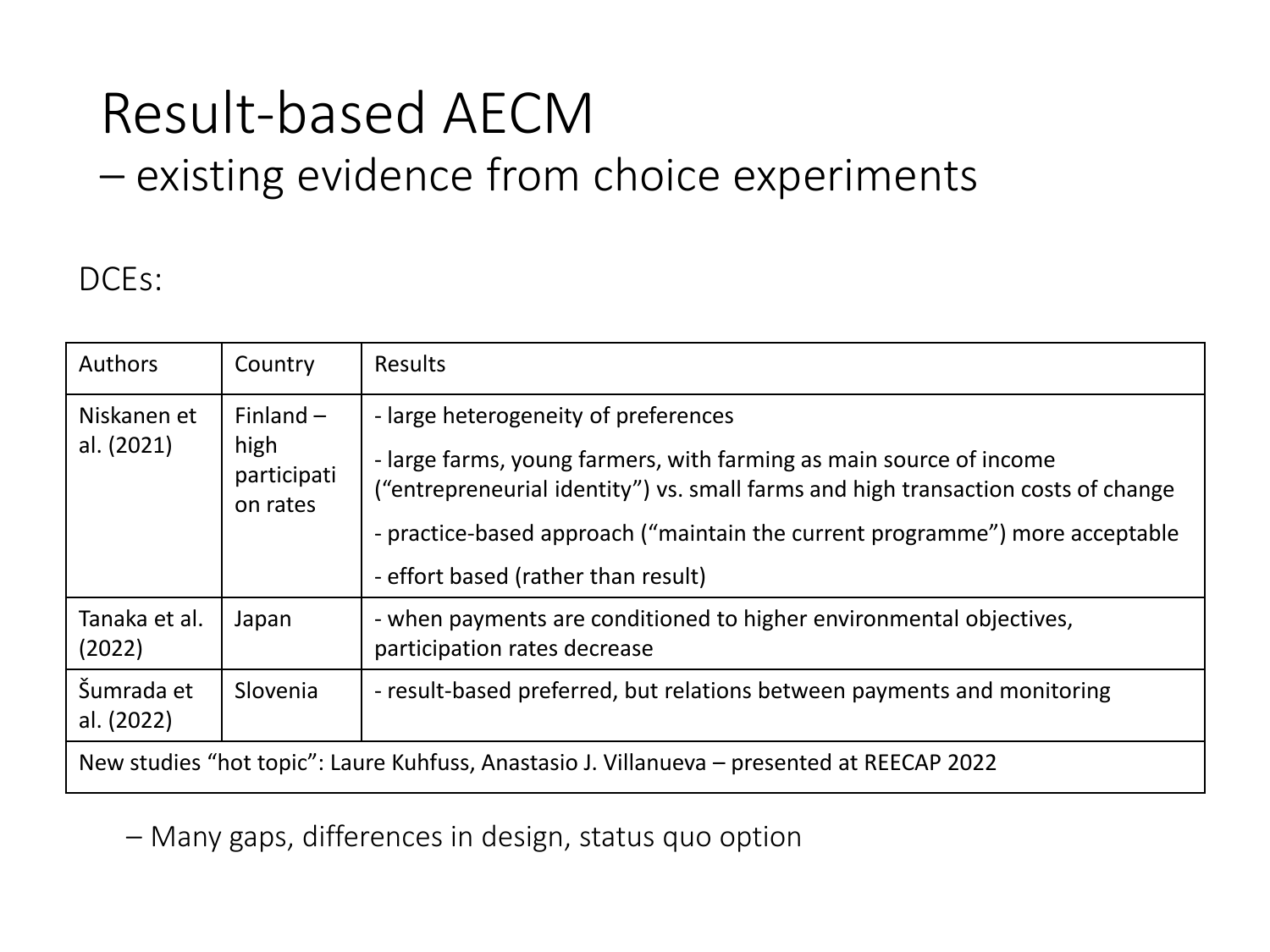#### Discrete-continous choices Modelling approach

- In DCE for farmers, standard approach ask 2 questions Kuhfuss et al (ERAE, 2016)
	- "Choose your preferred option/contract"
		- farmers' willingness to enroll
		- contract adoption/number of farms
	- + "What area of your land would you engage in the chosen alternative?"
		- acreage allocation when a contract is chosen
		- proportion of farmland enrolled
- more effort on decision, with multiple choice cards:
	- Does it influence the results?
	- What share of farmers declare partial participation?
	- Who does? Which areas they enroll?
- mixed logit vs. multiple discrete-continuous extreme value (MDCEV) model- Bhat (2008)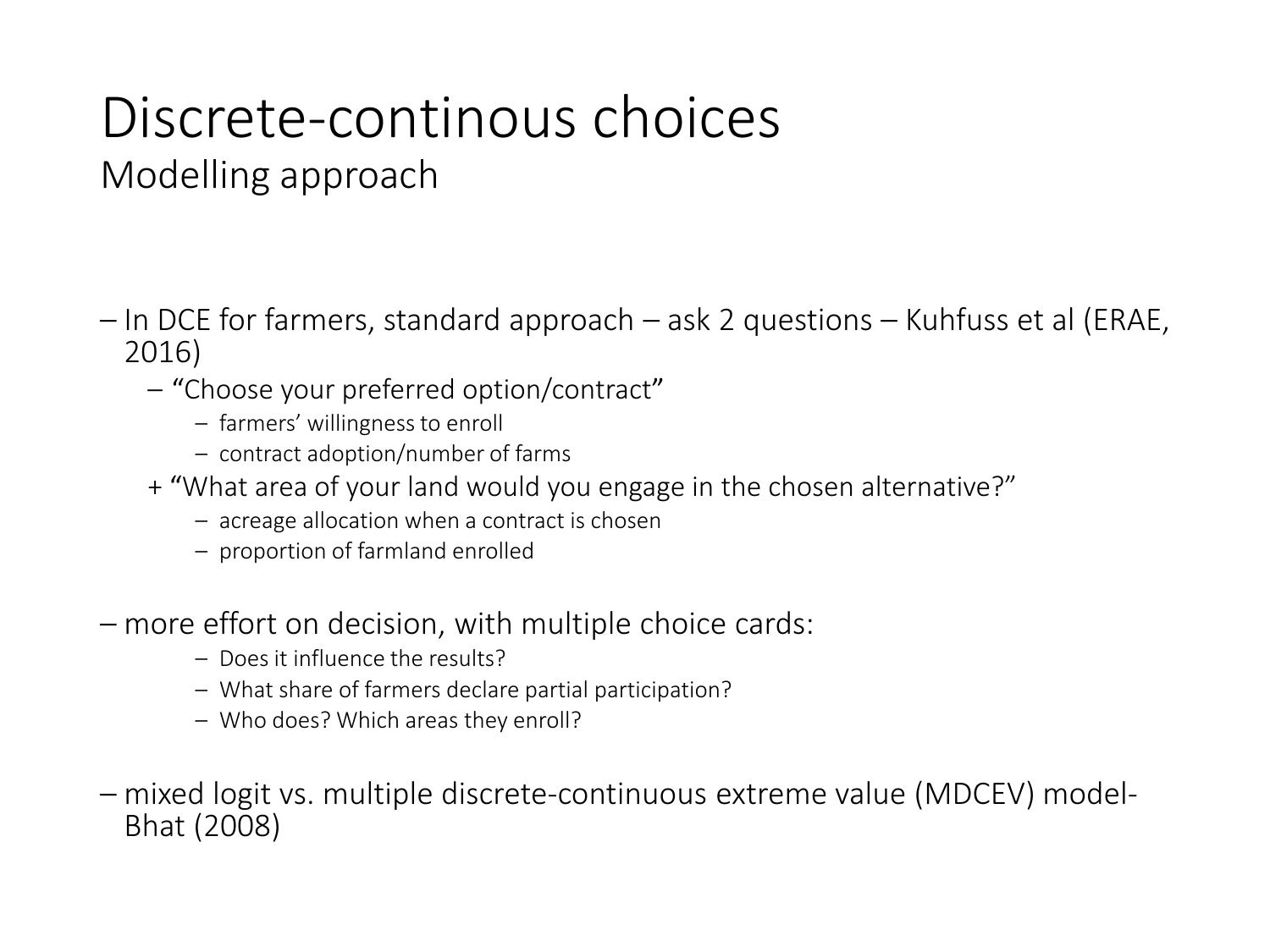### Study description

- Stated preference choice experiment, CAWI, January-March 2022
- Recruitment: market-research company (series of screening out questions on general panel)
- –Decision makers for a farm, who own or lease land (at least 1 ha)
- 4 countries:
	- Germany 304 farmers
	- Netherlands 512
	- Poland 804
	- Czechia ongoing
- $-12$  cards
	- contracts aimed at biodiversity promotion on arable land
	- payments in national currencies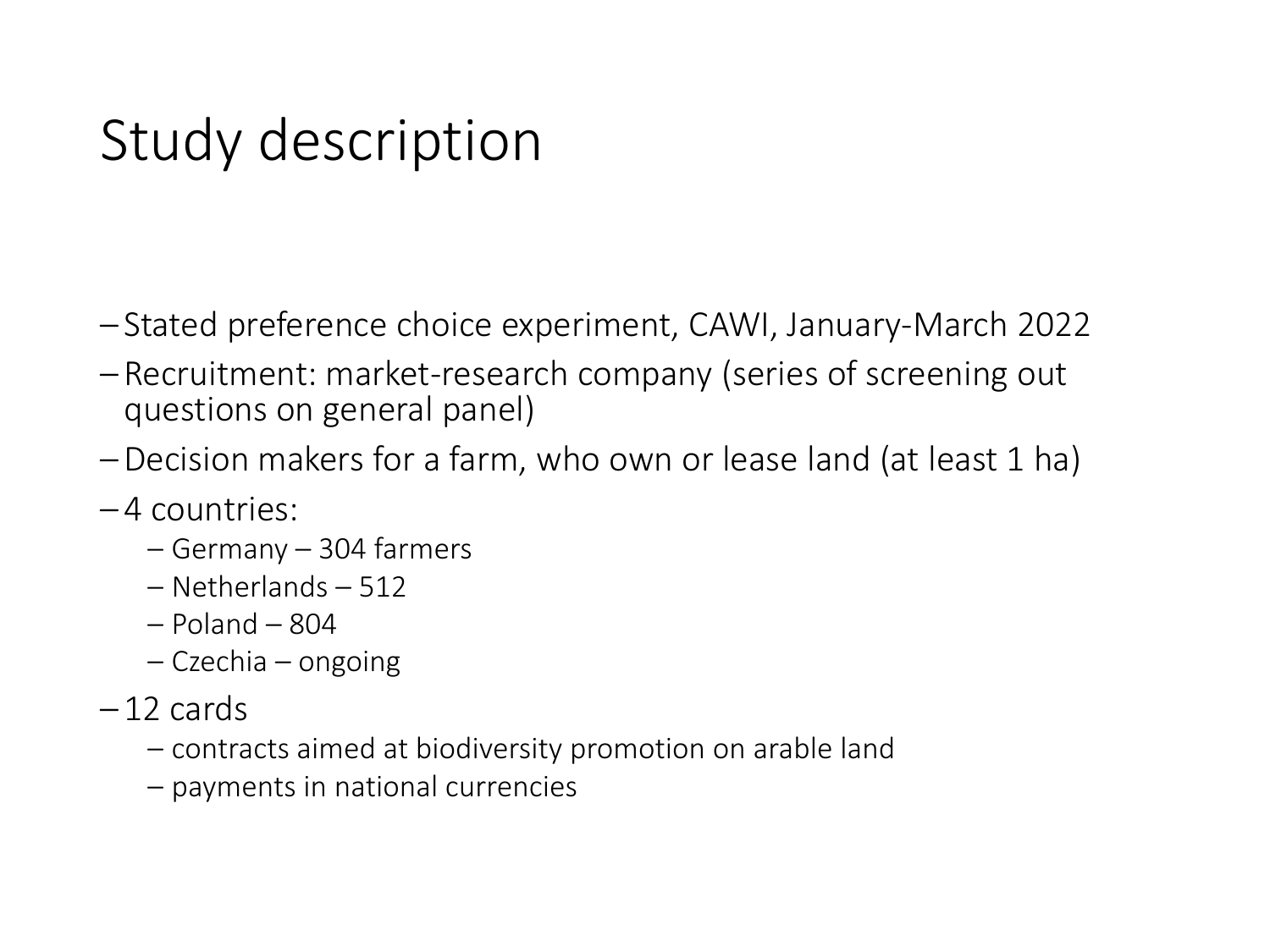### AECM

- Labelled alternatives:
	- Practice-based contract requires the adoption of ALL of the following practices:
		- 1) Introducing winter cover crops and stubble intercrops (catch crops)
		- 2) Using at least five different main crop types, including the cultivation of legumes, with a minimum share of 10% each
		- 3) Allocating at least 10% of the arable land covered by the contract to flowering field margins and winter bird use
		- 4) Allocating at least 10% of arable land covered by the contract to set-aside
	- Results-based contracts allow farmers to choose ANY practices they want. [+ list of potential practices]
		- If you implement the same practices as required by practice-based contract, your remuneration will be approximately the same;
		- If you implement additional practices, or choose other practices that will be more effective for conserving or increasing biodiversity at your farm, your remuneration will be larger;
		- If you implement fewer practices or other practices that will be less effective, your remuneration will be lower.
	- No contract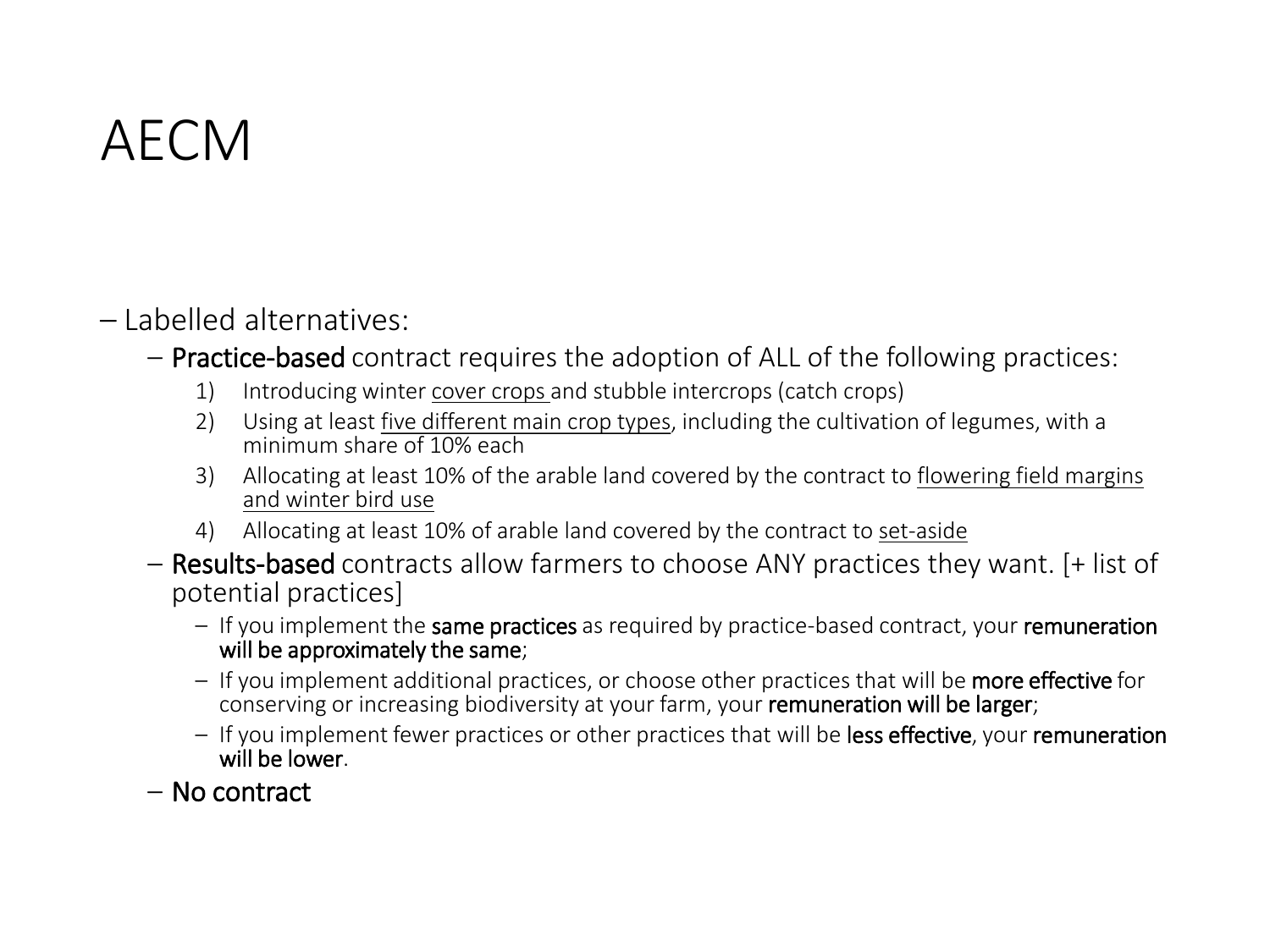# Choice cards

- example

|                                                                                                                     | Practice-based contract                                                                                | Results-based contract                                                                              | No contract |
|---------------------------------------------------------------------------------------------------------------------|--------------------------------------------------------------------------------------------------------|-----------------------------------------------------------------------------------------------------|-------------|
| Annual payment per ha of arable<br>land enrolled in the contract                                                    | <b>200 EUR</b><br>(fixed if practices are implemented)                                                 | $112 - 448$ EUR<br>(depending on measured biodiversity<br>level)                                    | 0 EUR       |
| Bonus payment depending on the<br>biodiversity of the farm's environs<br>(annually, per ha of arable land enrolled) | $8 - 32$ EUR<br>(depending on the measured<br>biodiversity level of the area<br>surrounding your farm) | $19 - 29$ EUR<br>(depending on the measured<br>biodiversity level of area surrounding<br>your farm) | O EUR       |
| How much arable land would you<br>enroll?                                                                           | ha                                                                                                     | ha                                                                                                  | ha          |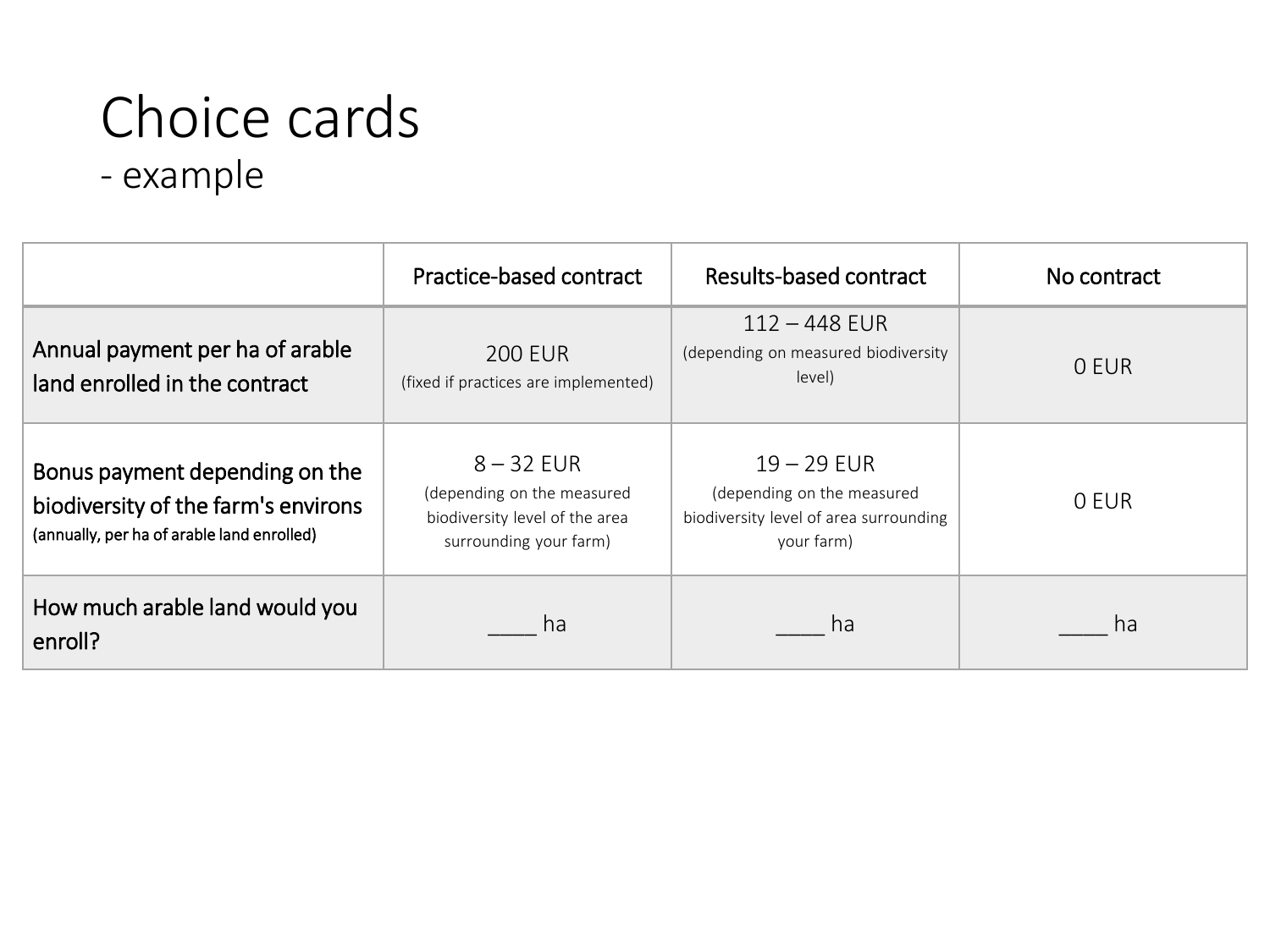## Choice cards

- example

|                                                                                                                     | Practice-based contract                                                                                | Results-based contract                                                     | No contract |  |
|---------------------------------------------------------------------------------------------------------------------|--------------------------------------------------------------------------------------------------------|----------------------------------------------------------------------------|-------------|--|
| Annual payment per ha of arable<br>land enrolled in the contract                                                    | <b>200 EUR</b><br>(fixed if practices are implemented)                                                 | $AAO$ $F11D$<br>112<br>Fixed:<br>sitv<br>100, 125, 300                     | 0 EUR       |  |
| Bonus payment depending on the<br>biodiversity of the farm's environs<br>(annually, per ha of arable land enrolled) | $8 - 32$ EUR<br>(depending on the measured<br>biodiversity level of the area<br>surrounding your farm) | Range:<br>Min.8<br>Max. 90<br><b>Ing</b><br>Ex. 18-22, 20-60, 45-75, 30-90 | 0 EUR       |  |
| How much arable land would you<br>enroll?                                                                           | ha                                                                                                     | ha                                                                         | ha          |  |

**Practice-based** - remunerated for implementing specific practices for arable land enrolled in the contract. In this case, whether or not you implemented the practices according to the contract requirements would be monitored.

The annual payment per ha of arable land enrolled will be a fixed amount.

Depending on the **expert-measured biodiversity level of the area surrounding your farm ("the farm's environs")**, you may receive a bonus payment. This will to a great extent depend on whether your neighboring farmers also adopt measures to conserve, or even increase, the biodiversity of their farms.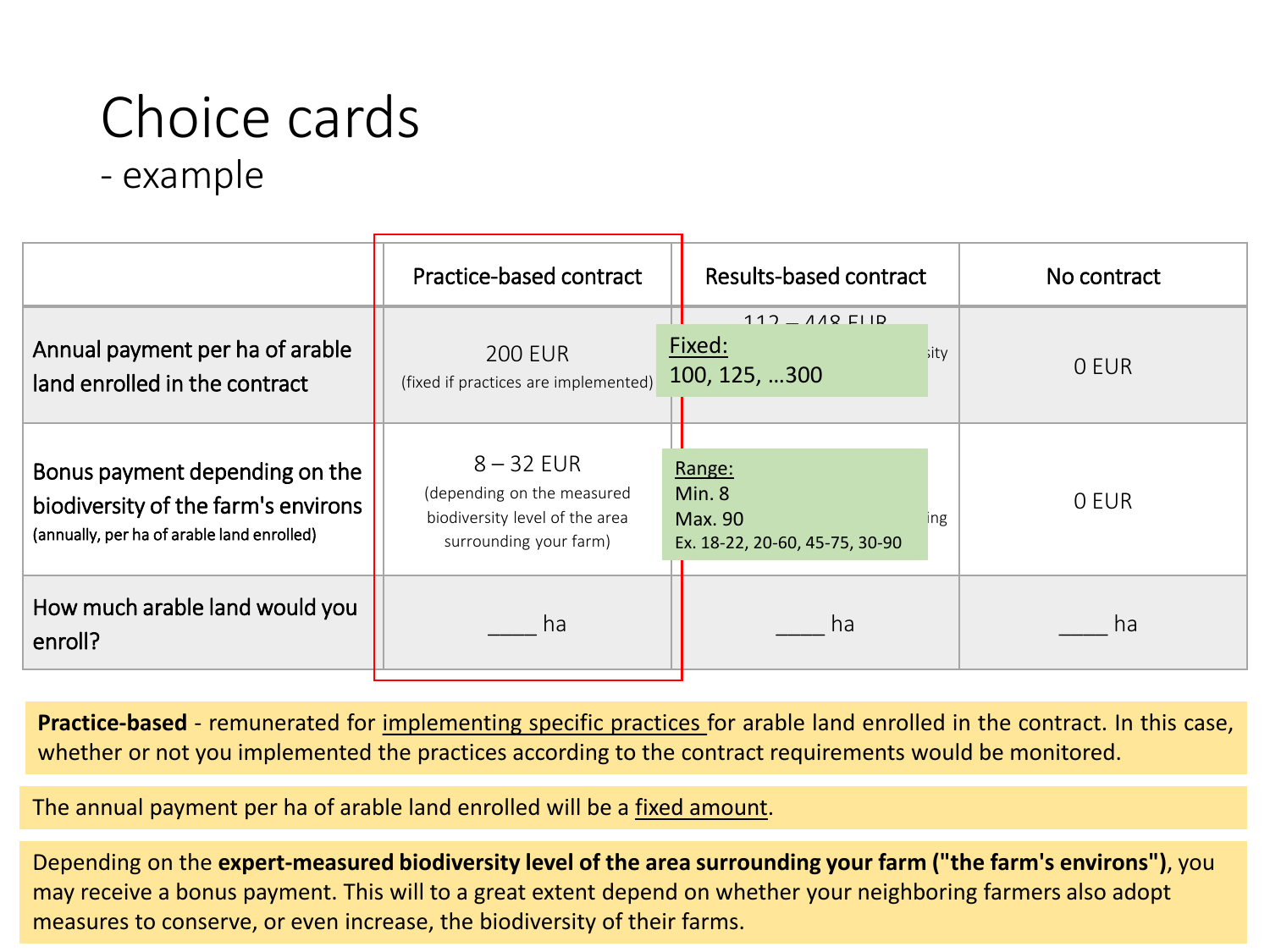# Choice cards

- example

|                                                                                                                     | Practice-based contract                                                                                | Results-based contract                                                                              | No contract                                                  |
|---------------------------------------------------------------------------------------------------------------------|--------------------------------------------------------------------------------------------------------|-----------------------------------------------------------------------------------------------------|--------------------------------------------------------------|
| Annual payment per ha of arable<br>land enrolled in the contract                                                    | <b>200 EUR</b><br>(fixed if practices are implemented)                                                 | $112 - 448$ EUR<br>(depending on measured biodiversity<br>level)                                    | Range:<br><b>Min. 50</b><br>Max. 450<br>Ex. 140-170, 150-450 |
| Bonus payment depending on the<br>biodiversity of the farm's environs<br>(annually, per ha of arable land enrolled) | $8 - 32$ EUR<br>(depending on the measured<br>biodiversity level of the area<br>surrounding your farm) | $19 - 29$ EUR<br>(depending on the measured<br>biodiversity level of area surrounding<br>your farm) | Range:<br>Min.8<br>Max. 90<br>Ex. 18-22, 20-60, 45-75, 30-90 |
| How much arable land would you<br>enroll?                                                                           | ha                                                                                                     | ha                                                                                                  | ha                                                           |

**Result-based** - remunerated for the expert-measured biodiversity level of the arable land enrolled in the contract. The measurement will take into account various characteristics of your farm, such as soil life, flowering and native plants, and ecological corridors, and combine them to assign a single biodiversity index result for all the land enrolled in the contract.

The annual payment per ha of arable/ land enrolled will be a range, depending on the measured biodiversity level.

Depending on the **expert-measured biodiversity level of the area surrounding your farm ("the farm's environs")**, (…)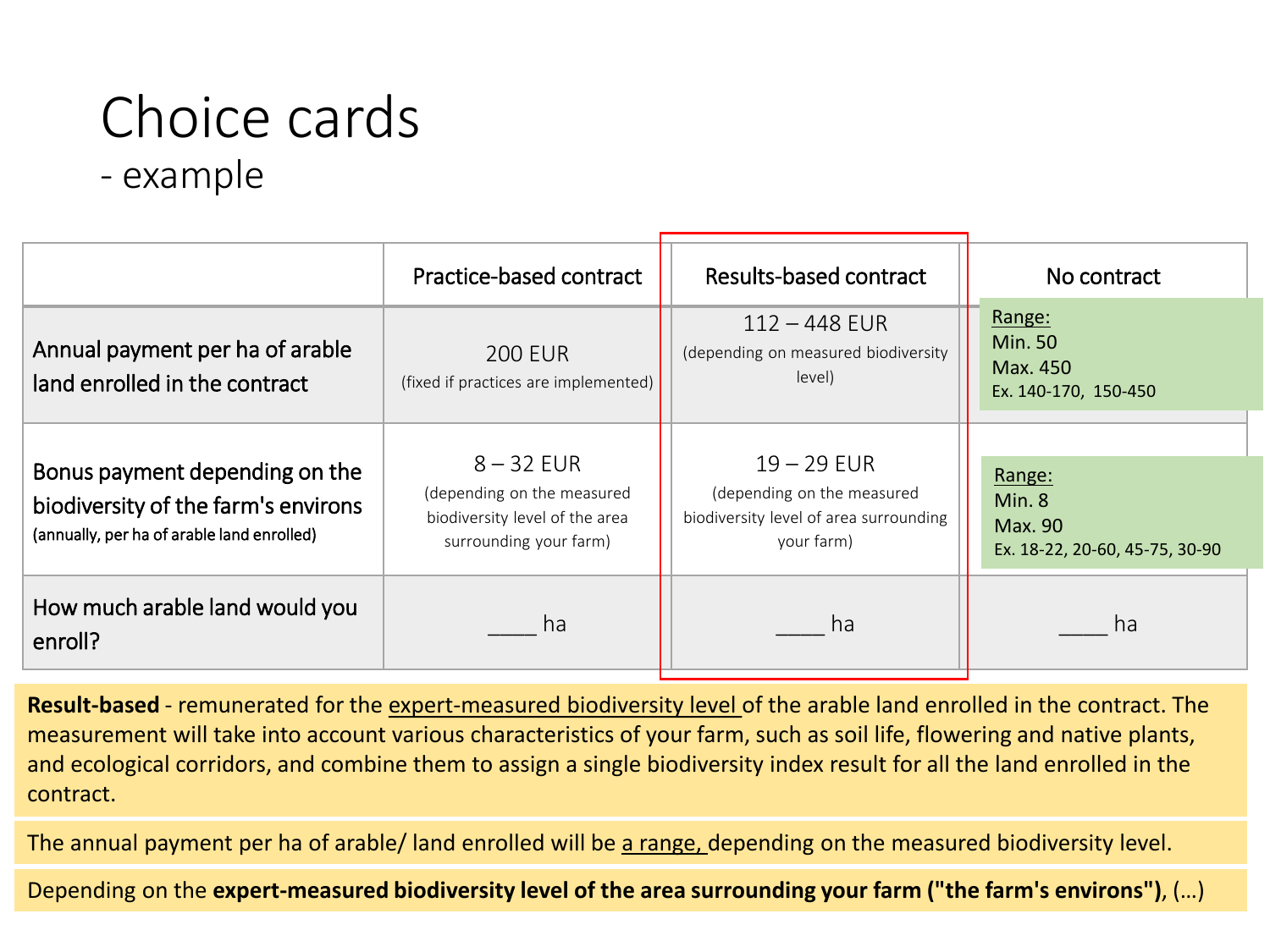#### Results – MXL in preference space (extraction)

|                                        | <b>PL</b>     |                       | <b>NL</b>   |                       | <b>DE</b>   |                       |
|----------------------------------------|---------------|-----------------------|-------------|-----------------------|-------------|-----------------------|
|                                        | Mean          | Standard<br>deviation | Mean        | Standard<br>deviation | Mean        | Standard<br>deviation |
| Practice                               | $3.2283***$   | $5.7482***$           | $2.5193***$ | 2.9759 ***            | $1.7084***$ | $2.5064***$           |
| Results                                | $2.0142***$   | $5.4711***$           | $1.5843***$ | 2.6948***             | $0.9178***$ | $2.5913***$           |
| Annual payment (in 100 €)   0.8035 *** |               | $1.2323***$           | $-0.0658$   | $0.8129***$           | $0.1389**$  | $0.7291***$           |
| AP variation                           | $-0.0282$     | $0.0957***$           | 0.0652      | $1.3656***$           | $-0.1246$   | $1.5412***$           |
| Bonus payment (in 100 $\epsilon$ )     | $ 0.7744*** $ | $3.1389***$           | 0.0697      | $1.9704***$           | 0.1699      | $2.0713***$           |
| <b>BP</b> variation                    | $-0.2822**$   | $1.1761***$           | 0.0235      | $1.3477***$           | $-0.0082$   | $0.9676***$           |

– based on best choice only

- on average
	- preference for practice- to result-based contracts
	- insignificant effect of variation in payments
- large preference heterogeneity drivers of variation not explored yet
- bonus works as incentive only in Poland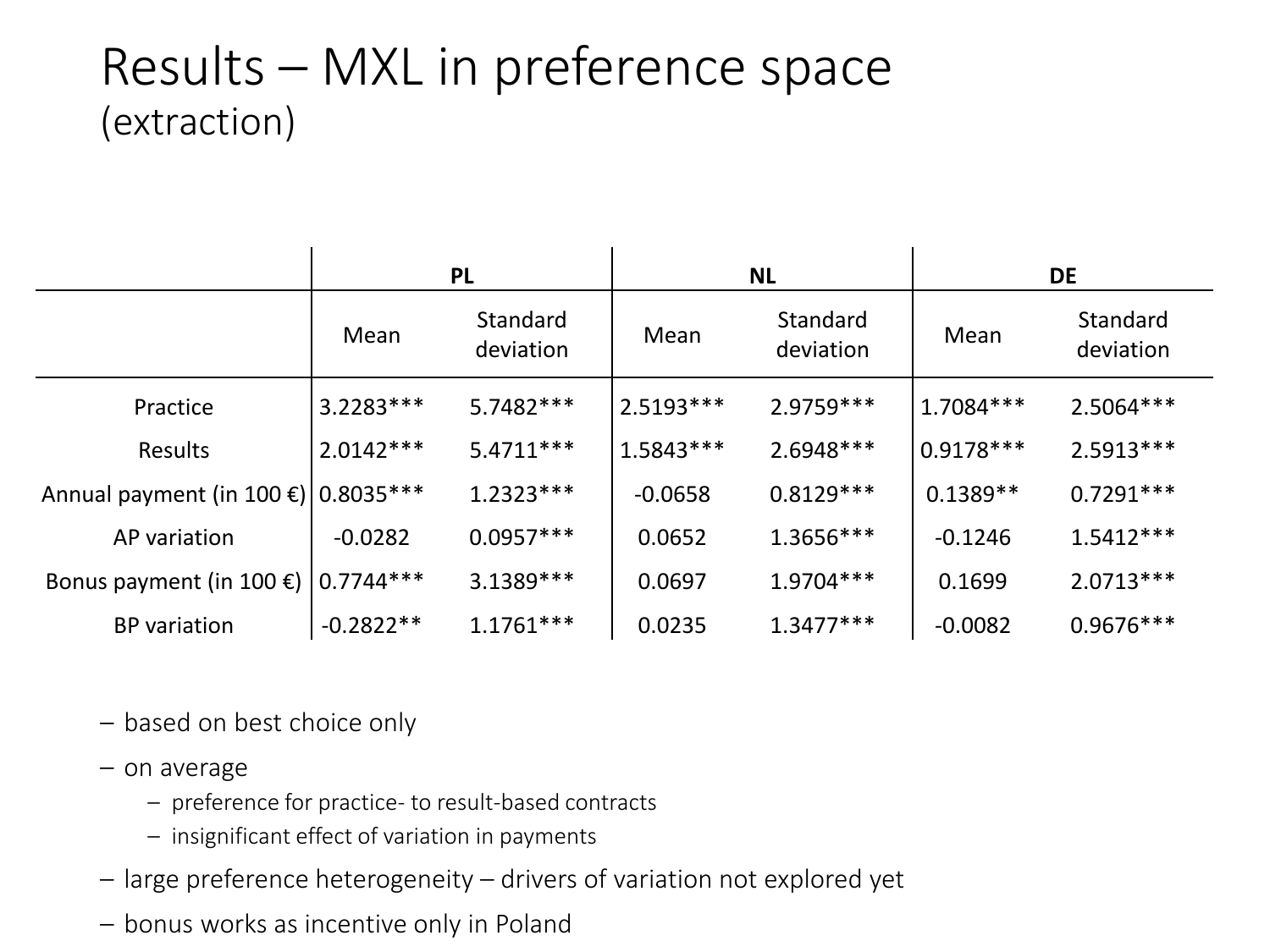#### Results – Mixed MDCEV in preference space (extraction)

|                                     | <b>PL</b>                            |                       | <b>NL</b>   |                       | <b>DE</b>   |                       |
|-------------------------------------|--------------------------------------|-----------------------|-------------|-----------------------|-------------|-----------------------|
|                                     | Mean                                 | Standard<br>deviation | Mean        | Standard<br>deviation | Mean        | Standard<br>deviation |
| Practice                            | $13.2477***$                         | $6.1745***$           | 2.5628 ***  | 3.6786***             | $1.6100***$ | $3.5103***$           |
| Results                             | $2.5273***$                          | $5.5611***$           | $2.0221***$ | 3.4924 ***            | $1.1113***$ | $3.1776***$           |
| Annual payment (in 100 $\epsilon$ ) | $ 0.7627*** $                        | $1.5122***$           | $-0.0043$   | $0.8953***$           | $0.2437***$ | $0.9264***$           |
| AP varation                         | $-0.0303$                            | $0.1283***$           | 0.1410      | $0.7308***$           | $-0.0757$   | $2.2463*$             |
| Bonus payment (in 100 €)            | $1.0539***$                          | $3.4229***$           | 0.1244      | 1.3803 ***            | $0.3611*$   | $2.7677**$            |
| <b>BP</b> variation                 | $-0.1881*$                           | $1.129**$             | 0.1034      | $1.4547**$            | 0.0044      | $3.7367**$            |
|                                     | <b>Coefficients of Gamma-profile</b> |                       |             |                       |             |                       |
|                                     |                                      |                       |             |                       |             |                       |
| Alpha: common for all alt           | $-0.7965***$                         |                       | $-0.276***$ |                       | $-0.036***$ |                       |
| Gamma: Practice contract            | $13.4560***$                         |                       | $3.2039***$ |                       | $2.2872***$ |                       |
| Gamma: Results contract             | $3.4616***$                          |                       | $3.4532***$ |                       | 2.9395 ***  |                       |
| Gamma: No contract                  | 5.3720 ***                           |                       | 4.3379 ***  |                       | 3.3314***   |                       |

– uses data on choices and the area of land allocated to each contract

– MXL and MDCEV provide similar conclusions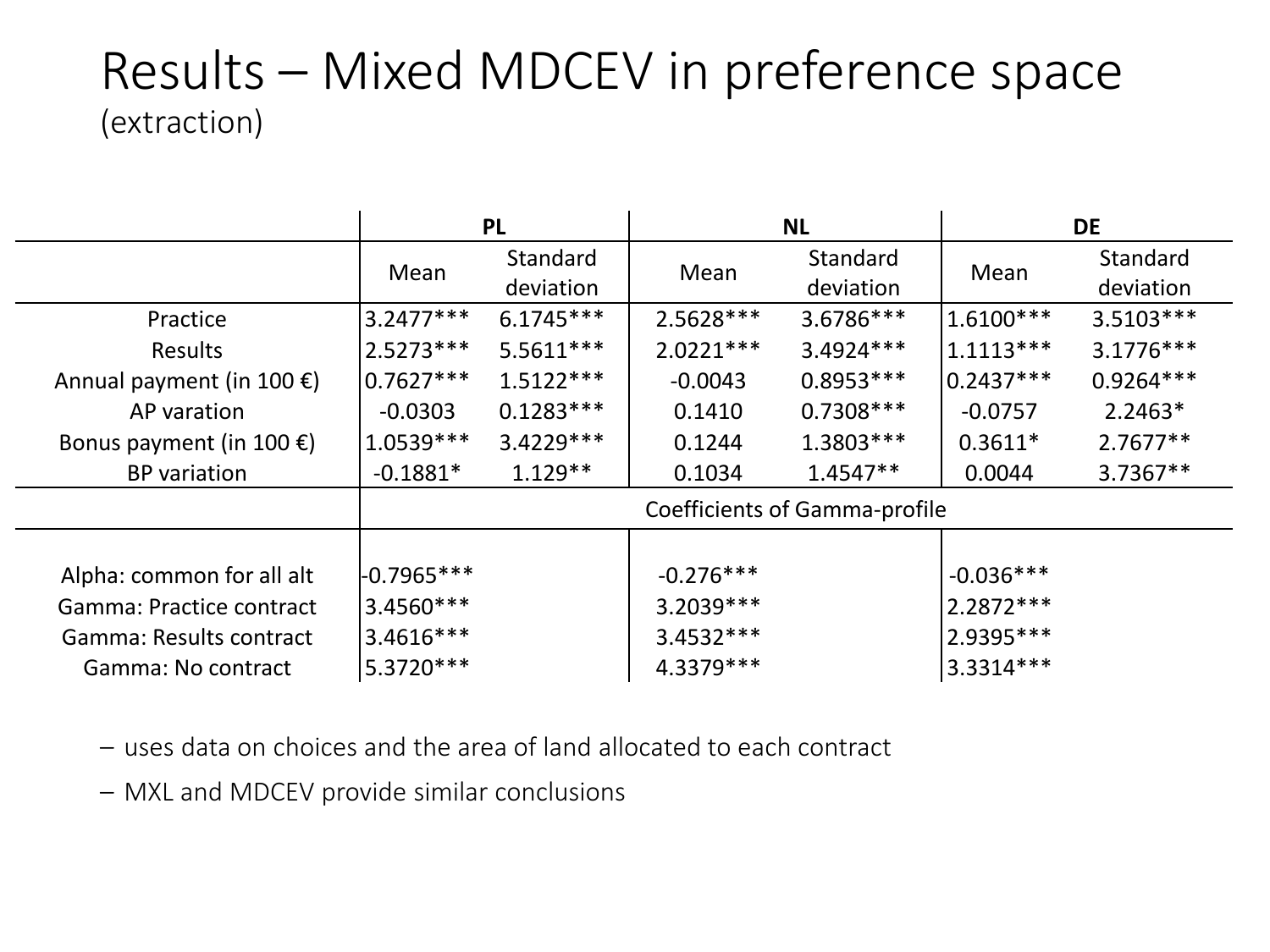### Summary

- On average, small difference in preferences between result- and practice- based
- Poland payment as more important attribute (low payments now)
- Large preference heterogeneity to be explained
	- how responses vary across different types of farmers/farms
	- exploratory analyses: owned/leased land, concern for environment, risk-preferences, uncertainty over environmental outcomes, trust, size, experience with such practices and AECM, on-farm level of biodiversity, expected payment, trust (general and in experts'<br>measurement), perception of both contract types
- meta-analysis of farmers' discrete continuous responses
	- in our study, majority did not share land between different contracts
	- compare with data from other studies
- welfare measures for CAP suggested by reviewer: interest in comparison of WTAs
	- methodological advancement in terms of calculating WTPs from MDCEV
	- suggestions about literature very welcome